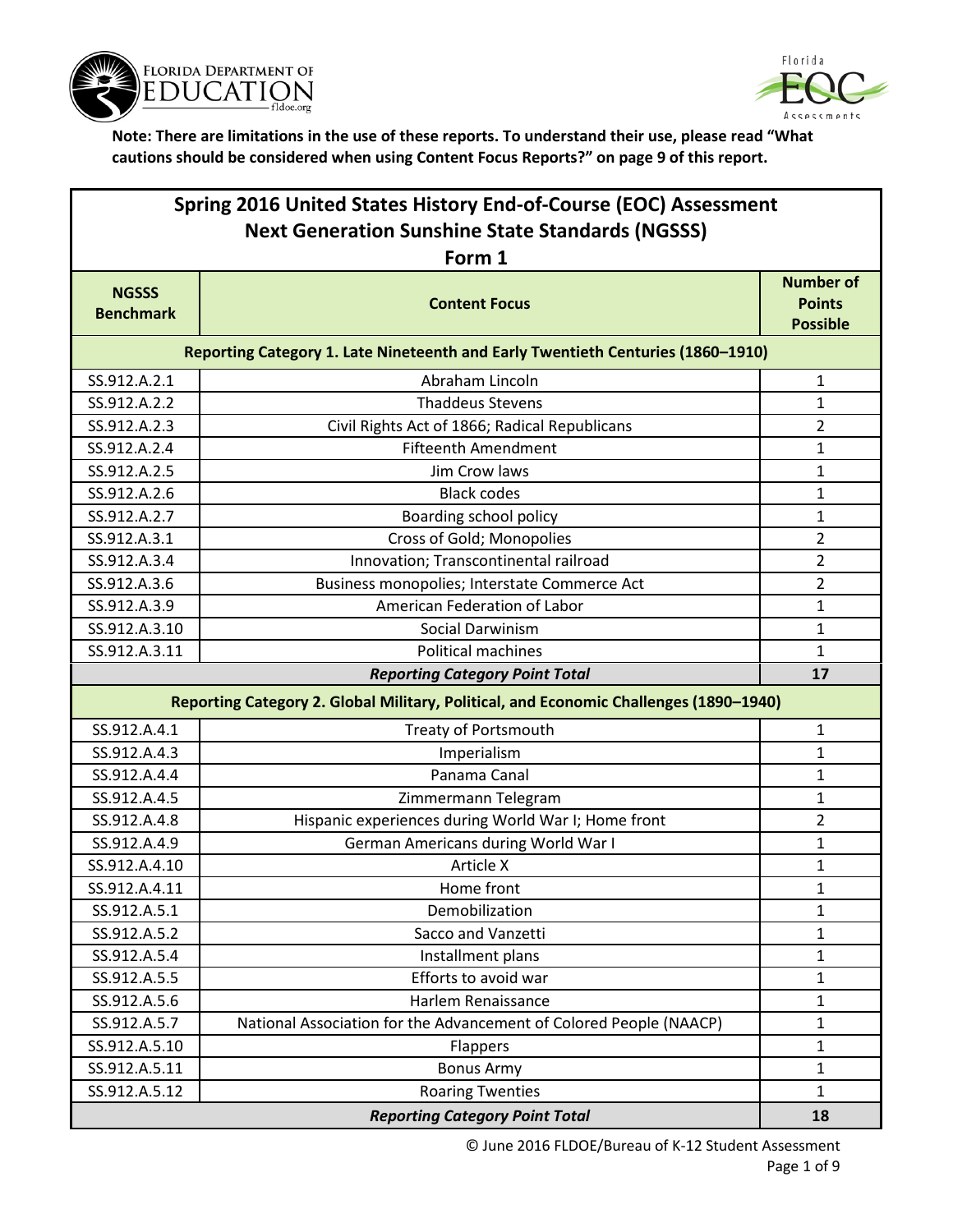



# **Spring 2016 U.S. History End-of-Course (EOC) Assessment Next Generation Sunshine State Standards (NGSSS) Form 1, continued**

| Reporting Category 3. The United States and the Defense of the International Peace (1940-2010) |                                               |                |
|------------------------------------------------------------------------------------------------|-----------------------------------------------|----------------|
| SS.912.A.6.1                                                                                   | Pearl Harbor; VJ Day                          | $\mathcal{P}$  |
| SS.912.A.6.3                                                                                   | Genocide convention                           |                |
| SS.912.A.6.8                                                                                   | House Un-American Activities Committee (HUAC) |                |
| SS.912.A.6.9                                                                                   | <b>United Nations</b>                         |                |
| SS.912.A.6.10                                                                                  | North Atlantic Treaty Organization (NATO)     |                |
| SS.912.A.6.13                                                                                  | <b>Richard Nixon</b>                          |                |
| SS.912.A.6.14                                                                                  | Vietnam War                                   | $\overline{2}$ |
| SS.912.A.7.2                                                                                   | March on Washington                           |                |
| SS.912.A.7.4                                                                                   | <b>Great Society</b>                          |                |
| SS.912.A.7.7                                                                                   | <b>Freedom Rides</b>                          |                |
| SS.912.A.7.8                                                                                   | Gideon v. Wainwright; Plessy v. Ferguson      | 2              |
| SS.912.A.7.10                                                                                  | Watergate                                     |                |
| SS.912.A.7.11                                                                                  | Iran-Contra                                   |                |
| SS.912.A.7.16                                                                                  | $9/11$ attack                                 |                |
|                                                                                                | <b>Reporting Category Point Total</b>         | 17             |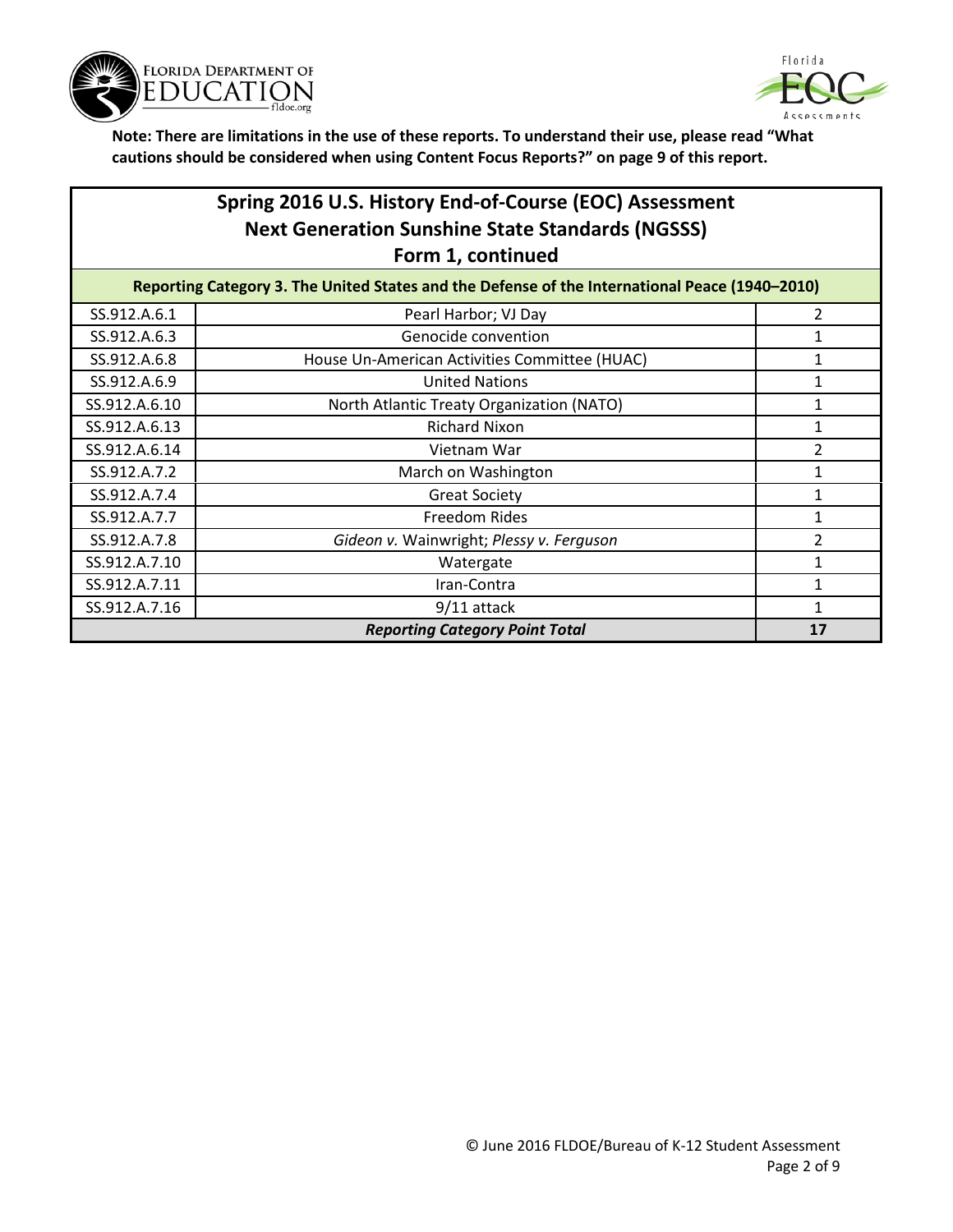



| Spring 2016 U.S. History End-of-Course (EOC) Assessment<br>Next Generation Sunshine State Standards (NGSSS)<br>Form 2 |                                                                                 |                        |
|-----------------------------------------------------------------------------------------------------------------------|---------------------------------------------------------------------------------|------------------------|
| <b>NGSSS</b>                                                                                                          |                                                                                 | <b>Number of</b>       |
| <b>Benchmark</b>                                                                                                      | <b>Content Focus</b>                                                            | <b>Points Possible</b> |
|                                                                                                                       | Reporting Category 1. Late Nineteenth and Early Twentieth Centuries (1860-1910) |                        |
| SS.912.A.2.1                                                                                                          | Abraham Lincoln                                                                 | 1                      |
| SS.912.A.2.2                                                                                                          | O.O. Howard                                                                     | 1                      |
| SS.912.A.2.3                                                                                                          | Civil Rights Act of 1866; Radical Republicans                                   | 2                      |
| SS.912.A.2.4                                                                                                          | <b>Fifteenth Amendment</b>                                                      | 1                      |
| SS.912.A.2.5                                                                                                          | Jim Crow laws                                                                   | 1                      |
| SS.912.A.2.6                                                                                                          | Sharecropping                                                                   | 1                      |
| SS.912.A.2.7                                                                                                          | Dawes Act                                                                       | 1                      |
| SS.912.A.3.1                                                                                                          | <b>Cross of Gold</b>                                                            | 1                      |
| SS.912.A.3.2                                                                                                          | Captains of industry                                                            | 1                      |
| SS.912.A.3.4                                                                                                          | Horizontal integration; Innovation                                              | 2                      |
| SS.912.A.3.6                                                                                                          | Business monopolies; Interstate Commerce Act                                    | 2                      |
| SS.912.A.3.10                                                                                                         | <b>Social Darwinism</b>                                                         | 1                      |
| SS.912.A.3.11                                                                                                         | <b>Political machines</b>                                                       | 1                      |
| SS.912.A.3.13                                                                                                         | Florida East Coast Railroad                                                     | $\mathbf{1}$           |
|                                                                                                                       | <b>Reporting Category Point Total</b>                                           | 17                     |
| Reporting Category 2. Global Military, Political, and Economic Challenges (1890-1940)                                 |                                                                                 |                        |
| SS.912.A.4.1                                                                                                          | Annexation of Hawaii; Treaty of Portsmouth                                      | 2                      |
| SS.912.A.4.3                                                                                                          | Spanish-American War                                                            | $\mathbf{1}$           |
| SS.912.A.4.4                                                                                                          | Panama Canal                                                                    | 1                      |
| SS.912.A.4.5                                                                                                          | Lusitania                                                                       | 1                      |
| SS.912.A.4.6                                                                                                          | Espionage Act; War Industries Board                                             | 2                      |
| SS.912.A.4.8                                                                                                          | Home front                                                                      | 1                      |
| SS.912.A.4.11                                                                                                         | Home front                                                                      | 1                      |
| SS.912.A.5.1                                                                                                          | Demobilization                                                                  | 1                      |
| SS.912.A.5.2                                                                                                          | Palmer Raids; Sacco and Vanzetti                                                | 2                      |
| SS.912.A.5.4                                                                                                          | Buying on margin                                                                | 1                      |
| SS.912.A.5.5                                                                                                          | Four Power Treaty                                                               | 1                      |
| SS.912.A.5.6                                                                                                          | <b>Fundamentalist Movement</b>                                                  | 1                      |
| SS.912.A.5.7                                                                                                          | National Association for the Advancement of Colored People (NAACP)              | 1                      |
| SS.912.A.5.10                                                                                                         | Flappers                                                                        | 1                      |
| SS.912.A.5.11                                                                                                         | <b>Social Security</b>                                                          | 1                      |

*Reporting Category Point Total* **18**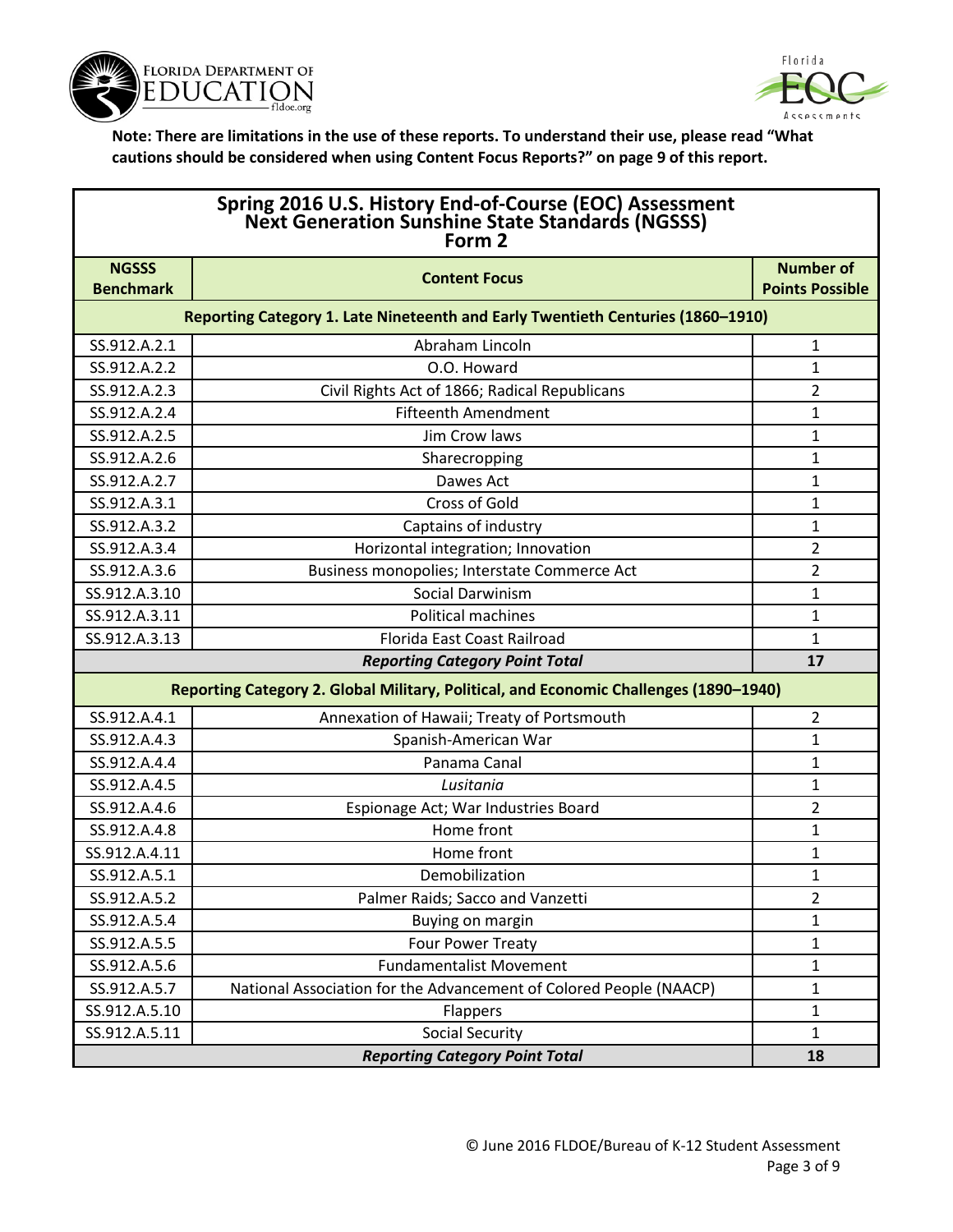



### **Spring 2016 U.S. History End-of-Course (EOC) Assessment Next Generation Sunshine State Standards (NGSSS) Form 2, continued**

| Reporting Category 3. The United States and the Defense of the International Peace (1940-2010) |                                          |                |
|------------------------------------------------------------------------------------------------|------------------------------------------|----------------|
| SS.912.A.6.1                                                                                   | Normandy; VJ Day                         | 2              |
| SS.912.A.6.3                                                                                   | Genocide convention                      |                |
| SS.912.A.6.4                                                                                   | Women in World War II                    |                |
| SS.912.A.6.6                                                                                   | Atomic weapons                           |                |
| SS.912.A.6.10                                                                                  | Iron Curtain                             |                |
| SS.912.A.6.11                                                                                  | Mutual Assured Destruction (MAD)         |                |
| SS.912.A.6.13                                                                                  | <b>Richard Nixon</b>                     |                |
| SS.912.A.6.14                                                                                  | Vietnam War                              |                |
| SS.912.A.7.1                                                                                   | G.I. Bill                                |                |
| SS.912.A.7.2                                                                                   | March on Washington                      |                |
| SS.912.A.7.7                                                                                   | Freedom Rides                            |                |
| SS.912.A.7.8                                                                                   | Gideon v. Wainwright; Plessy v. Ferguson | $\overline{2}$ |
| SS.912.A.7.9                                                                                   | Social movements                         |                |
| SS.912.A.7.11                                                                                  | Globalization                            |                |
| SS.912.A.7.17                                                                                  | Space race                               |                |
| <b>Reporting Category Point Total</b>                                                          |                                          | 17             |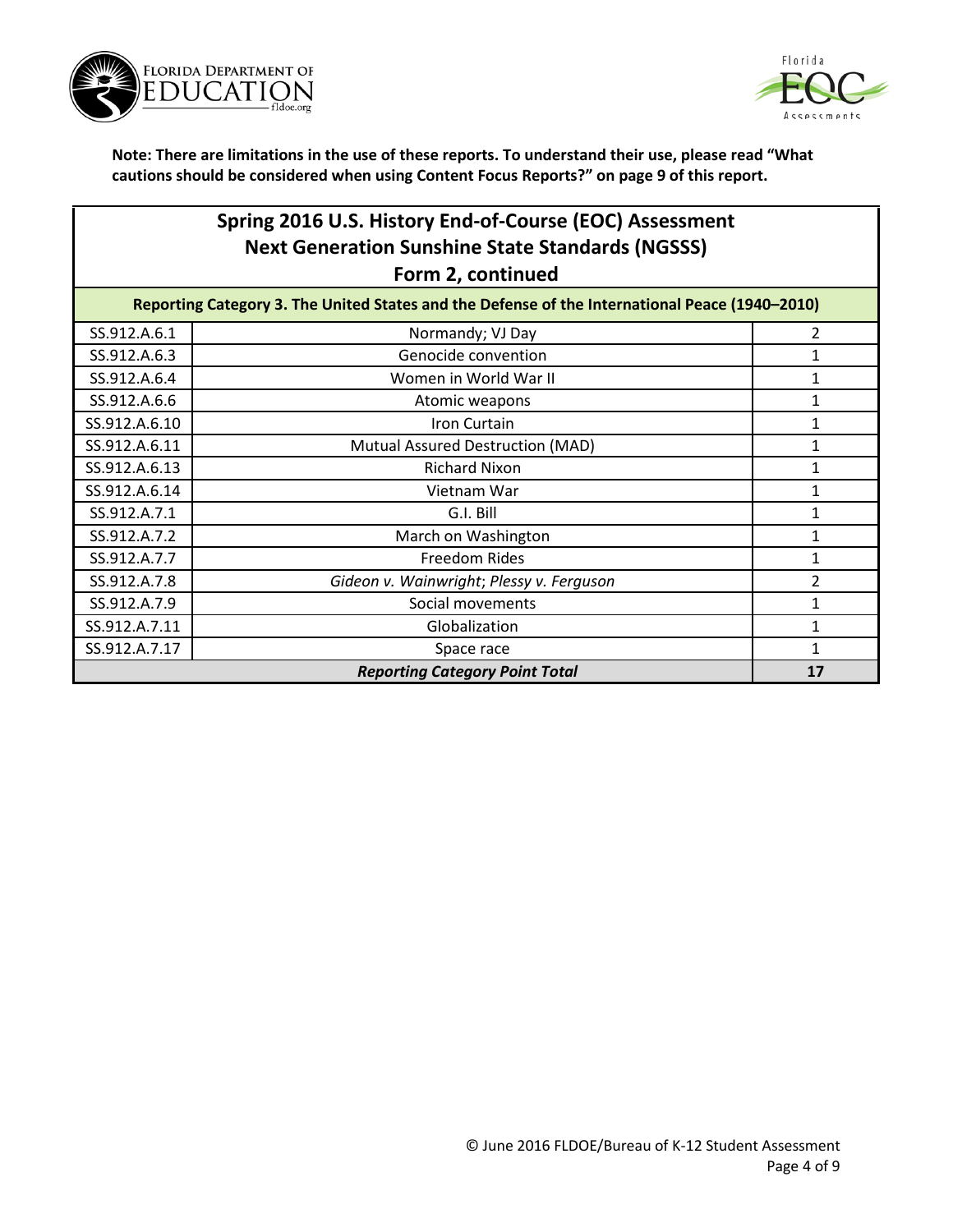



| Spring 2016 U.S. History End-of-Course (EOC) Assessment<br><b>Next Generation Sunshine State Standards (NGSSS)</b> |                                                                                 |                        |  |
|--------------------------------------------------------------------------------------------------------------------|---------------------------------------------------------------------------------|------------------------|--|
|                                                                                                                    | Form 3                                                                          |                        |  |
| <b>NGSSS</b>                                                                                                       | <b>Content Focus</b>                                                            | <b>Number of</b>       |  |
| <b>Benchmark</b>                                                                                                   |                                                                                 | <b>Points Possible</b> |  |
|                                                                                                                    | Reporting Category 1. Late Nineteenth and Early Twentieth Centuries (1860-1910) |                        |  |
| SS.912.A.2.1                                                                                                       | Abraham Lincoln; North and South advantages/disadvantages                       | $\overline{2}$         |  |
| SS.912.A.2.2                                                                                                       | Ulysses S. Grant                                                                | 1                      |  |
| SS.912.A.2.3                                                                                                       | Civil Rights Act of 1866; Radical Republicans                                   | $\overline{2}$         |  |
| SS.912.A.2.4                                                                                                       | <b>Fifteenth Amendment</b>                                                      | 1                      |  |
| SS.912.A.2.6                                                                                                       | Sharecropping                                                                   | 1                      |  |
| SS.912.A.2.7                                                                                                       | Westward expansion                                                              | $\mathbf{1}$           |  |
| SS.912.A.3.1                                                                                                       | <b>Cross of Gold</b>                                                            | 1                      |  |
| SS.912.A.3.2                                                                                                       | Chinese Exclusion Act; Vertical integration                                     | $\overline{2}$         |  |
| SS.912.A.3.4                                                                                                       | Innovation                                                                      | 1                      |  |
| SS.912.A.3.6                                                                                                       | <b>Interstate Commerce Act</b>                                                  | 1                      |  |
| SS.912.A.3.8                                                                                                       | Nineteenth Amendment                                                            | 1                      |  |
| SS.912.A.3.10                                                                                                      | <b>Social Darwinism</b>                                                         | $\mathbf{1}$           |  |
| SS.912.A.3.11                                                                                                      | <b>Political machines</b>                                                       | 1                      |  |
| SS.912.A.3.13                                                                                                      | <b>Henry Flagler</b>                                                            | 1                      |  |
|                                                                                                                    | <b>Reporting Category Point Total</b>                                           | 17                     |  |
| Reporting Category 2. Global Military, Political, and Economic Challenges (1890-1940)                              |                                                                                 |                        |  |
| SS.912.A.4.1                                                                                                       | Treaty of Portsmouth                                                            | $\mathbf{1}$           |  |
| SS.912.A.4.2                                                                                                       | Expansionism                                                                    | 1                      |  |
| SS.912.A.4.3                                                                                                       | Yellow press                                                                    | 1                      |  |
| SS.912.A.4.4                                                                                                       | Panama Canal                                                                    | 1                      |  |
| SS.912.A.4.5                                                                                                       | Zimmermann Telegram                                                             | $\mathbf{1}$           |  |
| SS.912.A.4.6                                                                                                       | War bonds                                                                       | $\mathbf{1}$           |  |
| SS.912.A.4.7                                                                                                       | New technology in World War I                                                   | 1                      |  |
| SS.912.A.4.8                                                                                                       | Home front                                                                      | 1                      |  |
| SS.912.A.4.11                                                                                                      | Home front                                                                      | $\mathbf{1}$           |  |
| SS.912.A.5.1                                                                                                       | Demobilization                                                                  | $\overline{2}$         |  |
| SS.912.A.5.2                                                                                                       | Sacco and Vanzetti                                                              | $\mathbf{1}$           |  |
| SS.912.A.5.3                                                                                                       | Jazz Age                                                                        | $\mathbf{1}$           |  |
| SS.912.A.5.5                                                                                                       | League of Nations                                                               | $\mathbf{1}$           |  |
| SS.912.A.5.7                                                                                                       | National Association for the Advancement of Colored People (NAACP)              | $\mathbf{1}$           |  |
| SS.912.A.5.10                                                                                                      | Flappers                                                                        | $\mathbf{1}$           |  |
| SS.912.A.5.11                                                                                                      | Installment plans; Work Project Administration (WPA)                            | $\overline{2}$         |  |
| <b>Reporting Category Point Total</b>                                                                              |                                                                                 | 18                     |  |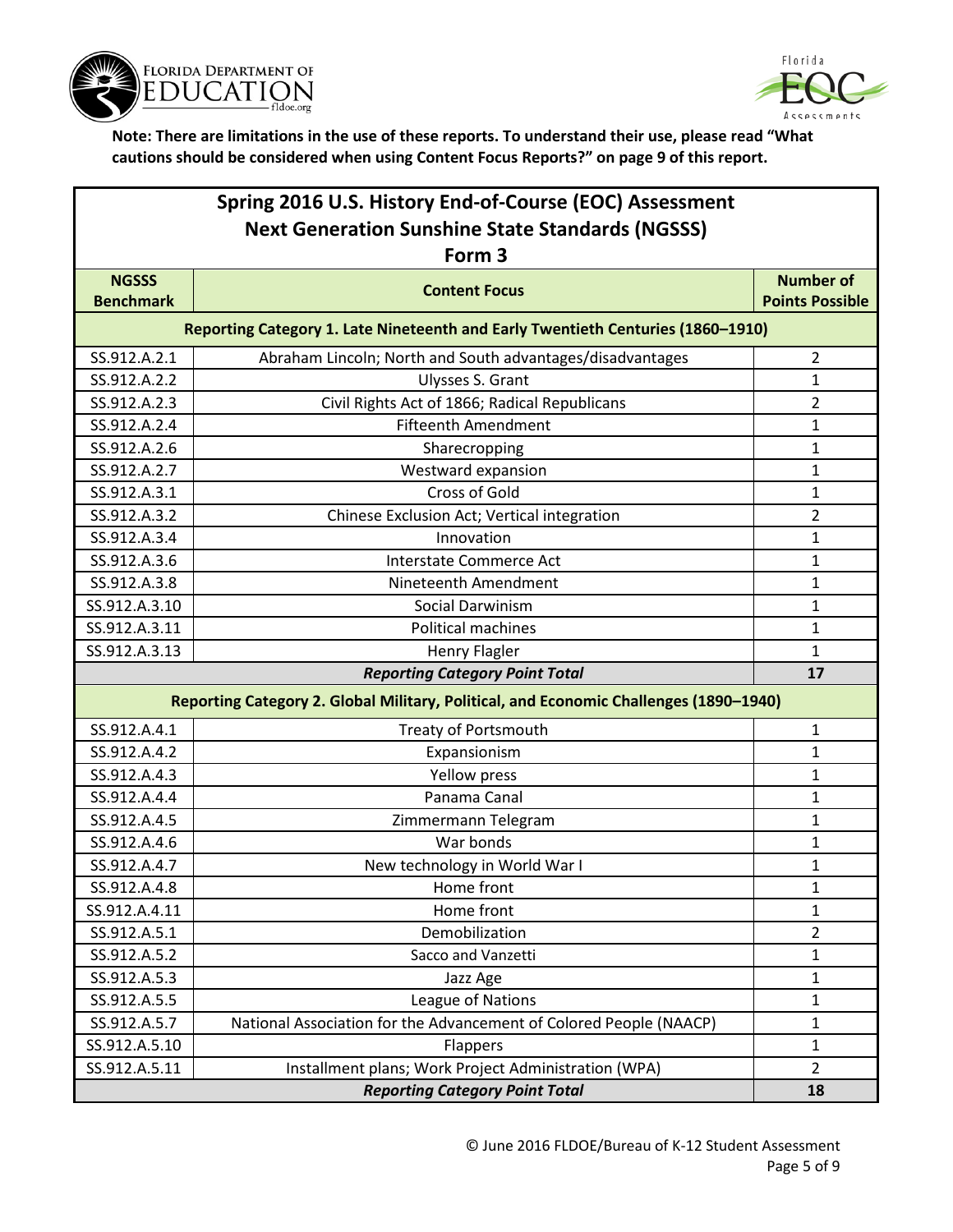



## **Spring 2016 U.S. History End-of-Course (EOC) Assessment Next Generation Sunshine State Standards (NGSSS) Form 3, continued**

| Reporting Category 3. The United States and the Defense of the International Peace (1940-2010) |                                                      |    |
|------------------------------------------------------------------------------------------------|------------------------------------------------------|----|
| SS.912.A.6.1                                                                                   | Cash and carry; VJ Day                               | 2  |
| SS.912.A.6.2                                                                                   | Lend-Lease Act                                       |    |
| SS.912.A.6.3                                                                                   | Genocide convention                                  |    |
| SS.912.A.6.7                                                                                   | Nuremberg trials                                     |    |
| SS.912.A.6.10                                                                                  | Cold War                                             |    |
| SS.912.A.6.12                                                                                  | Korean War                                           |    |
| SS.912.A.6.13                                                                                  | <b>Richard Nixon</b>                                 |    |
| SS.912.A.6.14                                                                                  | Vietnam War                                          |    |
| SS.912.A.7.2                                                                                   | March on Washington                                  |    |
| SS.912.A.7.4                                                                                   | Doves                                                |    |
| SS.912.A.7.7                                                                                   | Freedom Rides                                        |    |
| SS.912.A.7.8                                                                                   | Gideon v. Wainwright; Plessy v. Ferguson             | 2  |
| SS.912.A.7.11                                                                                  | Glasnost                                             |    |
| SS.912.A.7.12                                                                                  | Organization of Petroleum Exporting Countries (OPEC) |    |
| SS.912.A.7.14                                                                                  | Globalization                                        |    |
| <b>Reporting Category Point Total</b>                                                          |                                                      | 17 |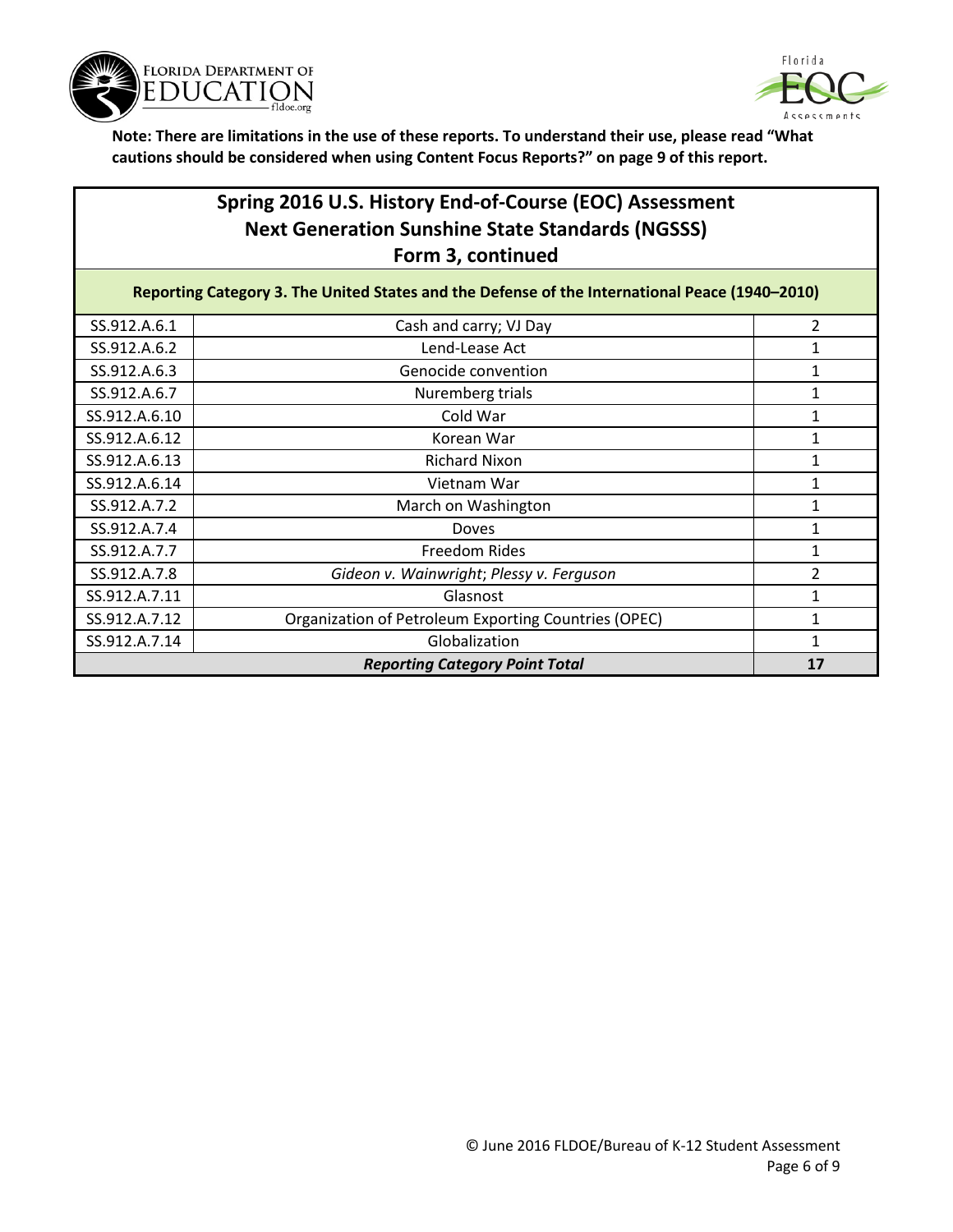



| Spring 2016 U.S. History End-of-Course (EOC) Assessment<br><b>Next Generation Sunshine State Standards (NGSSS)</b> |                                                                                 |                                            |
|--------------------------------------------------------------------------------------------------------------------|---------------------------------------------------------------------------------|--------------------------------------------|
|                                                                                                                    | Form 4                                                                          |                                            |
| <b>NGSSS</b><br><b>Benchmark</b>                                                                                   | <b>Content Focus</b>                                                            | <b>Number of</b><br><b>Points Possible</b> |
|                                                                                                                    | Reporting Category 1. Late Nineteenth and Early Twentieth Centuries (1860-1910) |                                            |
| SS.912.A.2.1                                                                                                       | Abraham Lincoln; Anaconda Plan                                                  | $\overline{2}$                             |
| SS.912.A.2.2                                                                                                       | Opposition to Reconstruction                                                    | 1                                          |
| SS.912.A.2.3                                                                                                       | Civil Rights Act of 1866; Radical Republicans                                   | 2                                          |
| SS.912.A.2.4                                                                                                       | <b>Fifteenth Amendment</b>                                                      | 1                                          |
| SS.912.A.2.5                                                                                                       | Jim Crow laws                                                                   | 1                                          |
| SS.912.A.2.7                                                                                                       | Dawes Act                                                                       | 1                                          |
| SS.912.A.3.1                                                                                                       | <b>Cross of Gold</b>                                                            | 1                                          |
| SS.912.A.3.4                                                                                                       | Innovation                                                                      | $\mathbf{1}$                               |
| SS.912.A.3.5                                                                                                       | <b>Thomas Edison</b>                                                            | 1                                          |
| SS.912.A.3.6                                                                                                       | Immigration; Interstate Commerce Act; Laissez faire                             | 3                                          |
| SS.912.A.3.7                                                                                                       | <b>Chinese Exclusion Act</b>                                                    | 1                                          |
| SS.912.A.3.9                                                                                                       | American Federation of Labor                                                    | 1                                          |
| SS.912.A.3.10                                                                                                      | <b>Social Darwinism</b>                                                         | 1                                          |
|                                                                                                                    | <b>Reporting Category Point Total</b>                                           | 17                                         |
| Reporting Category 2. Global Military, Political, and Economic Challenges (1890-1940)                              |                                                                                 |                                            |
| SS.912.A.4.1                                                                                                       | Treaty of Portsmouth; Yellow press                                              | $\overline{2}$                             |
| SS.912.A.4.3                                                                                                       | Spanish American War                                                            | $\mathbf{1}$                               |
| SS.912.A.4.4                                                                                                       | Panama Canal                                                                    | $\mathbf{1}$                               |
| SS.912.A.4.6                                                                                                       | War bonds; War Industries Board                                                 | $\overline{2}$                             |
| SS.912.A.4.7                                                                                                       | New technology in World War I                                                   | 1                                          |
| SS.912.A.4.8                                                                                                       | Home front                                                                      | $\mathbf{1}$                               |
| SS.912.A.4.11                                                                                                      | Home front                                                                      | 1                                          |
| SS.912.A.5.1                                                                                                       | Demobilization                                                                  | 1                                          |
| SS.912.A.5.2                                                                                                       | Sacco and Vanzetti                                                              | 1                                          |
| SS.912.A.5.3                                                                                                       | Fordney-McCumber Act                                                            | $\mathbf{1}$                               |

SS.912.A.5.5 SS.912.A.5.5 SS.912.A.5.5 SS.912.A.5.5 SS.912.A.5.5 SS.912.A.5.5 SS.912.A.5.5 SS.912.A.5.5 SS.912.A.5.5 SS.912.A.5.5 SS.912.A.5.5 SS.912.A.5.5 SS.912.A.5.5 SS.912.A.5.5 SS.912.A.5.5 SS.912.A.5.5 SS.912.A.5.5 S SS.912.A.5.6 Prohibition Prohibition 2012 SS.912.A.5.7 National Association for the Advancement of Colored People (NAACP) 1  $SS.912.A.5.10$  Flappers 1 SS.912.A.5.11 Social Security 1 Social Security 1 SS.912.A.5.12 Rosewood incident 1

*Reporting Category Point Total* **18**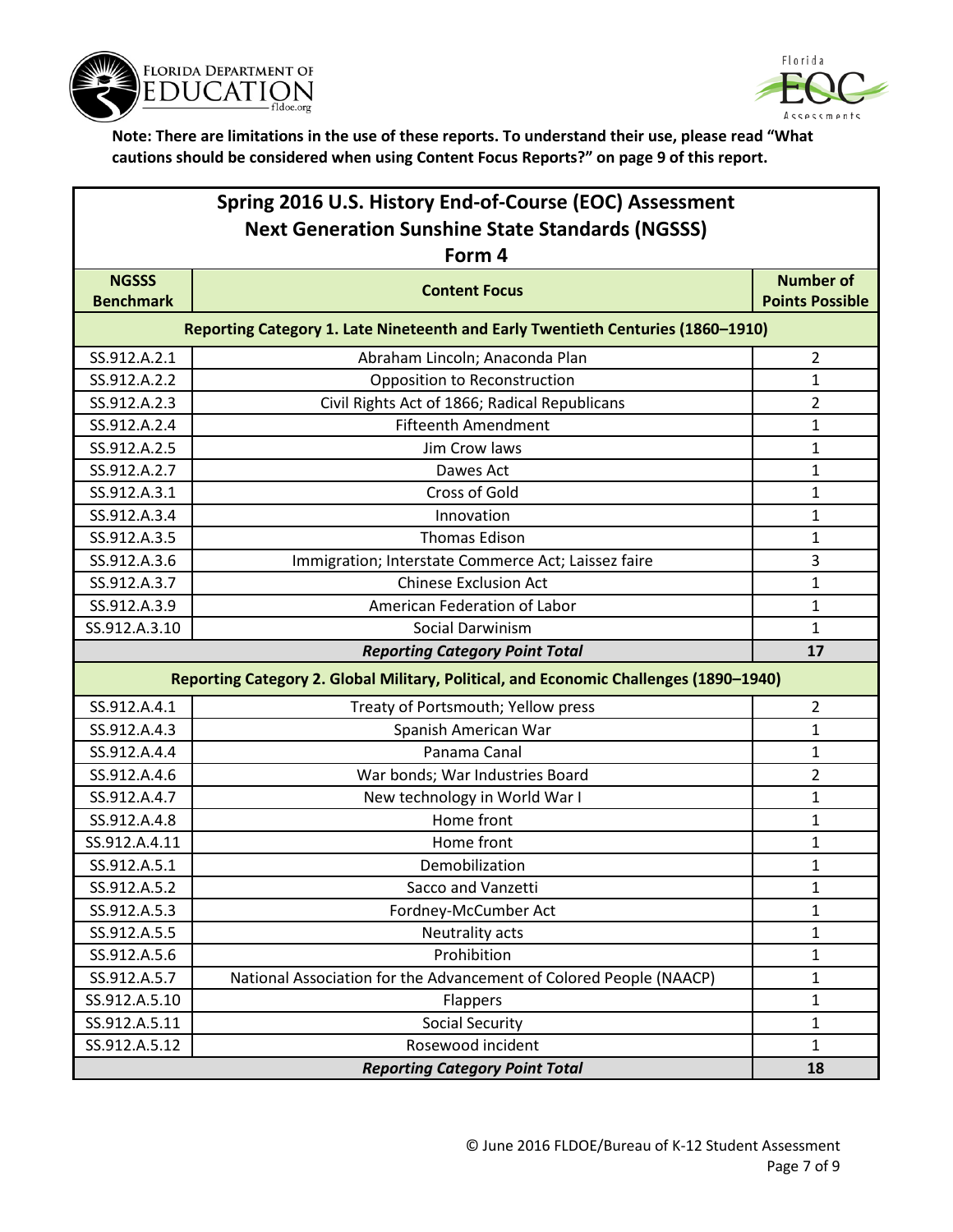



| Spring 2016 U.S. History End-of-Course (EOC) Assessment<br><b>Next Generation Sunshine State Standards (NGSSS)</b><br>Form 4, continued |                                                                       |    |
|-----------------------------------------------------------------------------------------------------------------------------------------|-----------------------------------------------------------------------|----|
| Reporting Category 3. The United States and the Defense of the International Peace (1940-2010)                                          |                                                                       |    |
| SS.912.A.6.1                                                                                                                            | VJ Day                                                                | 1  |
| SS.912.A.6.3                                                                                                                            | Genocide convention                                                   | 1  |
| SS.912.A.6.5                                                                                                                            | Wartime propaganda                                                    |    |
| SS.912.A.6.8                                                                                                                            | <b>Red Scare</b>                                                      | 1  |
| SS.912.A.6.10                                                                                                                           | <b>Truman Doctrine</b>                                                |    |
| SS.912.A.6.11                                                                                                                           | <b>Strategic Arms Limitation Talks (SALT)</b>                         |    |
| SS.912.A.6.13                                                                                                                           | Eisenhower; Richard Nixon                                             | 2  |
| SS.912.A.6.14                                                                                                                           | Vietnam War                                                           | 1  |
| SS.912.A.7.2                                                                                                                            | March on Washington                                                   | 1  |
| SS.912.A.7.4                                                                                                                            | <b>Great Society</b>                                                  | 1  |
| SS.912.A.7.7                                                                                                                            | <b>Freedom Rides</b>                                                  | 1  |
| SS.912.A.7.8                                                                                                                            | Brown v. Board of Education; Gideon v. Wainwright; Plessy v. Ferguson | 3  |
| SS.912.A.7.11                                                                                                                           | <b>Gulf War</b>                                                       | 1  |
| SS.912.A.7.14                                                                                                                           | North American Free Trade Agreement (NAFTA)                           |    |
| <b>Reporting Category Point Total</b>                                                                                                   |                                                                       | 17 |